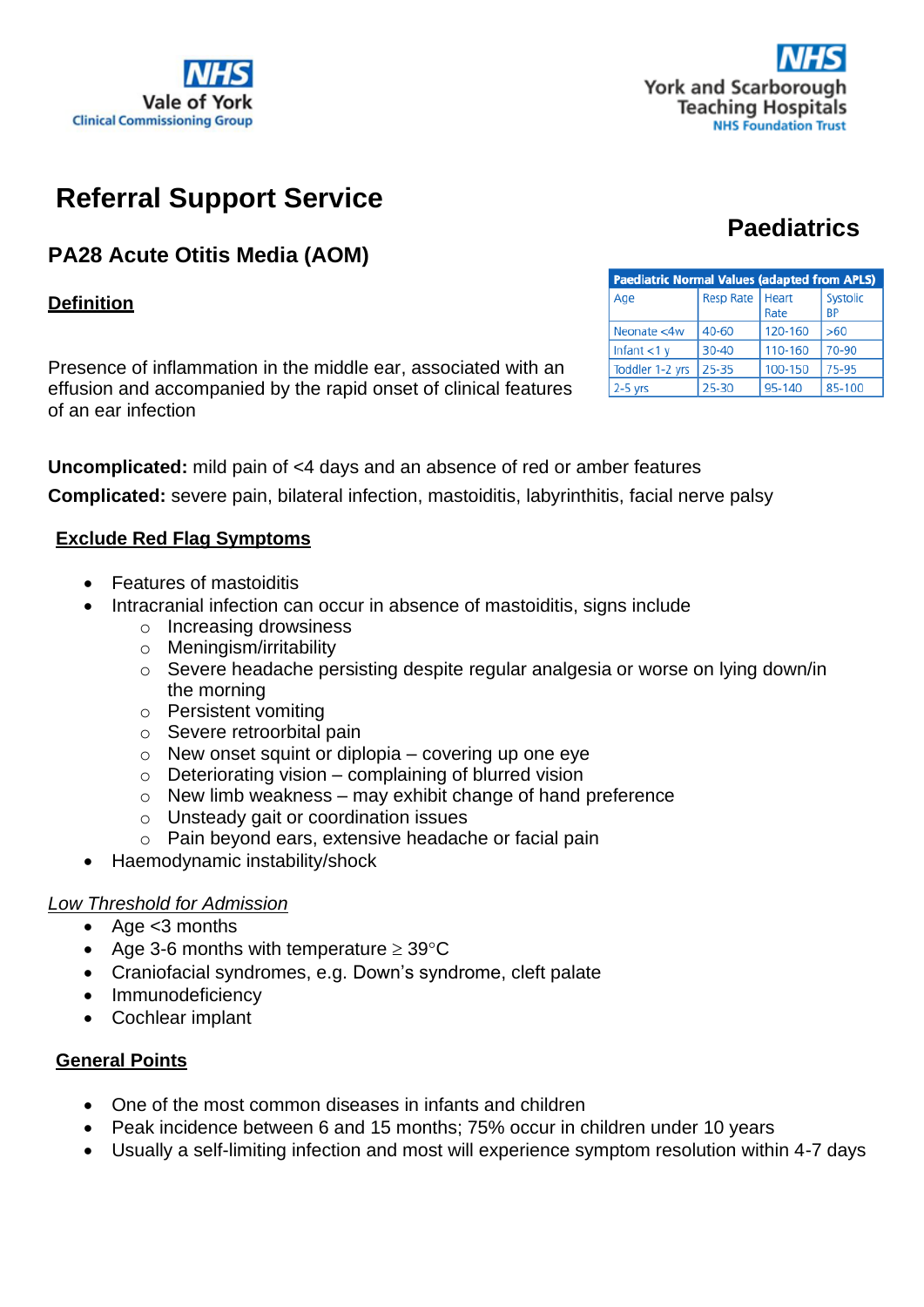with symptomatic treatment only

- Respiratory viral infections usually precede or coincide with AOM in children
- Complications are rare in otherwise health patients from developed countries

# **Differential Diagnoses**

| <b>Clinical Features</b>                             | <b>Otitis Externa</b>                                | <b>Otitis Media</b>                             |
|------------------------------------------------------|------------------------------------------------------|-------------------------------------------------|
| Ear pain                                             | Yes                                                  | Yes, often improved when<br>discharge commences |
| <b>Discharge</b>                                     | Scanty                                               | Mod/severe mucopurulent                         |
| <b>Hearing</b>                                       | Later onset muffled                                  | Early onset                                     |
| <b>Preceding URTI</b>                                | <b>No</b>                                            | Often                                           |
| <b>Tender ear canal</b>                              | Yes, very                                            | <b>No</b>                                       |
| <b>Periauricular swelling</b>                        | Yes in severe secondary to<br>soft tissue cellulitis | No unless mastoiditis                           |
| <b>Canal swelling</b>                                | Yes                                                  | <b>No</b>                                       |
| Ear drum                                             | Can be difficult to visualise due<br>to canal debris | Red bulging, oedematous,<br>perforated          |
| <b>Associated with intracranial</b><br>complications | No (unless<br>immunocompromised)                     | Yes                                             |

#### **Assessment**

- New/rapid (days) onset earache and associated loss or reduction in hearing
- In younger children
	- $\circ$  Pulling, tugging or rubbing of the ear
	- o Non-specific symptoms, e.g. fever, irritability, crying, poor feeding, restlessness at night, cough, rhinorrhoea
- Otoscopic appearance: bulging tympanic membrane with loss of landmarks, changes in membrane colour (red or yellow), perforation, discharge of pus
- Examine mastoid for tenderness, erythema and swelling
- Note any cervical lymph node enlargement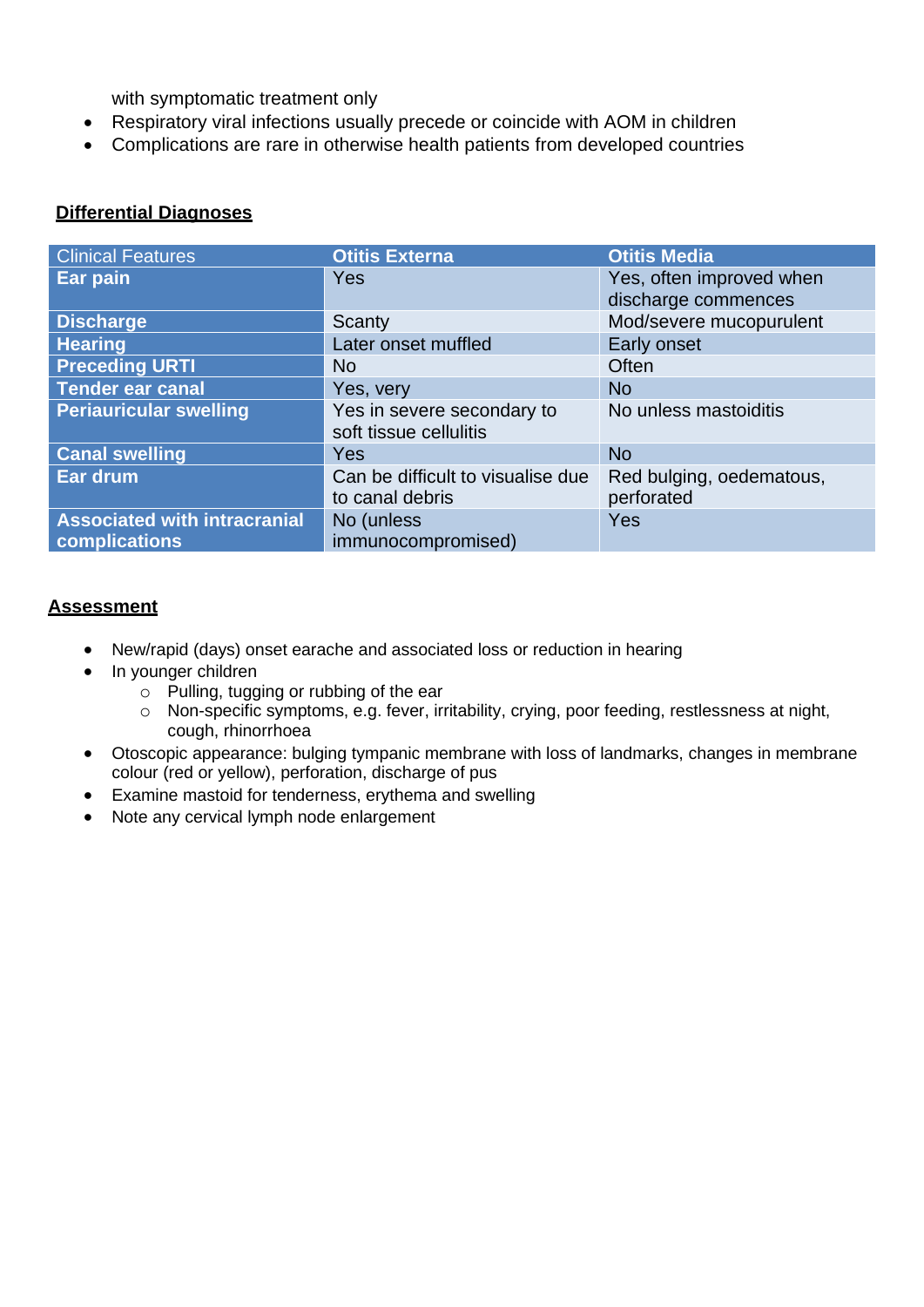|                    | Traffic light system for identifying severity of illness                                                                                                                                                                                                                                                                  |                                                                                                                                                                                                                           |                                                                                                                                                                                                                                                                                                                    |  |
|--------------------|---------------------------------------------------------------------------------------------------------------------------------------------------------------------------------------------------------------------------------------------------------------------------------------------------------------------------|---------------------------------------------------------------------------------------------------------------------------------------------------------------------------------------------------------------------------|--------------------------------------------------------------------------------------------------------------------------------------------------------------------------------------------------------------------------------------------------------------------------------------------------------------------|--|
|                    | <b>Green - Low Risk</b>                                                                                                                                                                                                                                                                                                   | Amber - Intermediate<br><b>Risk</b>                                                                                                                                                                                       | <b>Red - High Risk</b>                                                                                                                                                                                                                                                                                             |  |
| <b>Activity</b>    | • Responds normally to<br>social cues<br>• Content/smiles<br>• Stays awake/awakens<br>quickly<br>• Strong normal cry                                                                                                                                                                                                      | • Altered response to<br>social cues<br>No smile<br>$\bullet$<br><b>Reduced activity</b><br>$\bullet$<br><b>Parental anxiety</b><br>$\bullet$                                                                             | Not responding normally<br>$\bullet$<br>or no response to social<br>cues<br>Unable to rouse or if<br>$\bullet$<br>roused does not stay<br>awake<br>Weak, high pitched or<br>$\bullet$<br>continuous cry<br>Appears ill<br>$\bullet$                                                                                |  |
| <b>Skin</b>        | Normal skin colour<br>$\bullet$<br>CRT <2 secs<br>$\bullet$<br>Normal skin turgor<br>$\bullet$<br><b>Warm extremities</b><br>$\bullet$<br><b>Normal</b> eyes<br>$\bullet$                                                                                                                                                 | Normal skin colour<br>$\bullet$<br>Pallor reported by<br>parent/carer<br><b>Cool peripheries</b><br>$\bullet$<br>CRT 2-3 secs<br>$\bullet$                                                                                | Pale, mottled, ashen<br>$\bullet$<br><b>Cold extremities</b><br>$\bullet$<br>$CRT > 3$ secs<br>$\bullet$<br>Sunken eyes<br>$\bullet$                                                                                                                                                                               |  |
| <b>Respiratory</b> | Normal breathing<br>$\bullet$<br><12m: RR <50bpm<br>$\bullet$<br>1-5y: RR <40bpm<br>$\bullet$<br>$O2 sats \ge 95%$<br>$\bullet$<br>No chest recessions<br>$\bullet$<br>No nasal flaring<br>$\bullet$                                                                                                                      | Tachypnoea<br>$\bullet$<br>Moderate recessions<br>$\bullet$<br>May have nasal flaring<br>$\bullet$<br><12m: RR 50-60bpm<br>$\bullet$<br>1-5y: RR 40-60bpm<br>$\bullet$<br>O <sub>2</sub> sats: 92-94%<br>$\bullet$        | <b>Significant respiratory</b><br>$\bullet$<br>distress<br>Grunting<br>$\bullet$<br>Apnoeas<br>$\bullet$<br>Severe recessions<br>$\bullet$<br><b>Nasal flaring</b><br>$\bullet$<br>All ages: RR >60bpm<br>$\bullet$<br>O <sub>2</sub> sats: $\leq$ 92%<br>$\bullet$                                                |  |
| <b>Circulation</b> | Tolerating 75% of fluid<br>$\bullet$<br>Occasional cough<br>$\bullet$<br>induced vomit<br>Moist mucous<br>$\bullet$<br>membranes                                                                                                                                                                                          | 50-75% fluid intake over<br>$\bullet$<br>3-4 feeds<br>Cough induced vomiting<br>$\bullet$<br>Reduced urine output<br>$\bullet$                                                                                            | 50% or less fluid intake<br>$\bullet$<br>over 2-3 feeds<br>Cough induced vomiting<br>$\bullet$<br>frequently<br>Significantly reduced<br>urine output                                                                                                                                                              |  |
| Fever              | Systemically well<br>$T < 38^{\circ}$ C<br>$\bullet$                                                                                                                                                                                                                                                                      | Age 3.6m: $T \geq 39^{\circ}$ C<br>$\bullet$<br>Fever for ≥5d<br>$\bullet$<br><b>Rigors</b><br>$\bullet$<br>Swelling of a limb or joint<br>$\bullet$<br>Non-weight bearing<br>$\bullet$<br>limb/not using an<br>extremity | • Age < 3m: $T \geq 38^{\circ}$ C<br>Non-blanching rash<br>$\bullet$<br><b>Bulging fontanelle</b><br>$\bullet$<br><b>Neck stiffness</b><br>$\bullet$<br><b>Status epilepticus</b><br>$\bullet$<br>Focal neurological signs<br>$\bullet$<br>• Focal seizures                                                        |  |
|                    |                                                                                                                                                                                                                                                                                                                           |                                                                                                                                                                                                                           |                                                                                                                                                                                                                                                                                                                    |  |
|                    | <b>All green</b><br>• Can be managed at<br>home<br>• Give otitis media<br>information leaflet<br>• Optimise analgesia<br>• Consider antibiotics if<br>Not improving after 3<br>$\bullet$<br>days<br>Otorrhoea (not due to<br>$\bullet$<br>otitis externa)<br>Immunosuppression<br>$\bullet$<br>AOM <6 months<br>$\bullet$ | Any amber and no red<br>• Consider same day<br>review<br>• If you feel the child is ill,<br>needs O <sub>2</sub> support or will<br>not maintain hydration<br>discuss with<br>paediatrician on-call                       | If any red<br>• Refer immediately to<br>emergency care -<br>consider 999<br>Bleep paediatrician on-<br>call<br>• Consider appropriate<br>means of transport<br>If appropriate<br>$\bullet$<br>commence relevant<br>treatment to stabilise<br>child for transfer<br>• Consider starting high<br>flow oxygen support |  |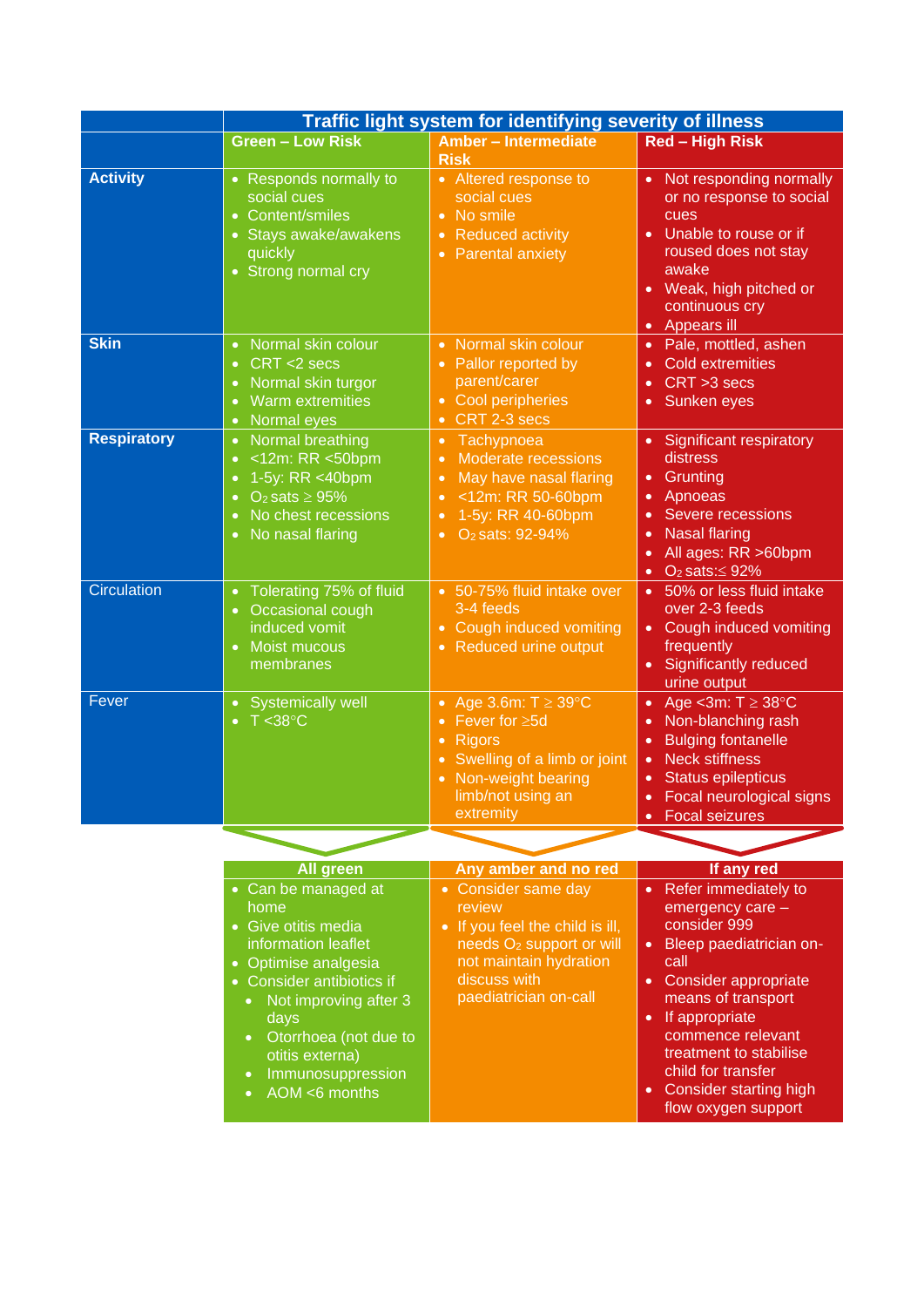# **Management**

# *When to Arrange Emergency Hospital Admission*

- Severe systemic infection
- Suspected complications of AOM such as meningitis, mastoiditis, intracranial abscess, sinus thrombosis or facial nerve paralysis

# *Low Risk for Community Management*

- **No antibiotics:** seek advice if symptoms worsen rapidly or significantly, do not improve after 3 days or becomes systemically unwell.
- **Delayed antibiotics**: start if symptoms do not start to improve within 3 days. Seek medical advice if symptoms worsen rapidly or significantly
- **Immediate antibiotics:** Give a 5-7 day course.

# *Community Antibiotic Treatment*

Antimicrobial therapy should considered in the following groups

- Otorrhoea
- Age <2y with bacterial infection

| <b>Drug</b>                                                                                  | Age                                                                         | Weight              | <b>Dose</b>                            |  |  |
|----------------------------------------------------------------------------------------------|-----------------------------------------------------------------------------|---------------------|----------------------------------------|--|--|
| <b>First Line Options</b>                                                                    |                                                                             |                     |                                        |  |  |
| <b>Amoxicillin</b>                                                                           | $1 - 11m$                                                                   |                     | 125 mg TDS                             |  |  |
|                                                                                              | $1-4y$                                                                      |                     | 250 mg TDS                             |  |  |
|                                                                                              | $5-17y$                                                                     |                     | 500 mg TDS                             |  |  |
| Can be added if there is no response to Amoxicillin<br>Use first line if penicillin allergic |                                                                             |                     |                                        |  |  |
| <b>Clarithromycin</b>                                                                        | $1m-11y$                                                                    | $8kg$               | 7.5mg/kg BD                            |  |  |
|                                                                                              |                                                                             | 8-11kg              | 62.5 mg BD                             |  |  |
|                                                                                              |                                                                             | 12-19 <sub>kg</sub> | 125 mg BD                              |  |  |
|                                                                                              |                                                                             | 20-29kg             | 187.5mg BD                             |  |  |
|                                                                                              |                                                                             | 30-40kg             | 250mg BD                               |  |  |
|                                                                                              | $12-18y$                                                                    |                     | 250mg BD                               |  |  |
|                                                                                              | Second Line Options (should be used in pneumonia associated with influenza) |                     |                                        |  |  |
| <b>Co-amoxiclav</b>                                                                          | $1 - 11m$                                                                   |                     | 0.25ml/kg of 125/31                    |  |  |
|                                                                                              |                                                                             |                     | suspension TDS                         |  |  |
|                                                                                              | $1-5y$                                                                      |                     | 5ml of 125/31 suspension<br><b>TDS</b> |  |  |
|                                                                                              | $6 - 11y$                                                                   |                     | 5ml of 250/62 suspension<br><b>TDS</b> |  |  |
|                                                                                              | $12 - 17y$                                                                  |                     | 250/125mg or 500/125mg<br>tablets TDS  |  |  |
| Seek microbiologist advice in penicillin allergy                                             |                                                                             |                     |                                        |  |  |